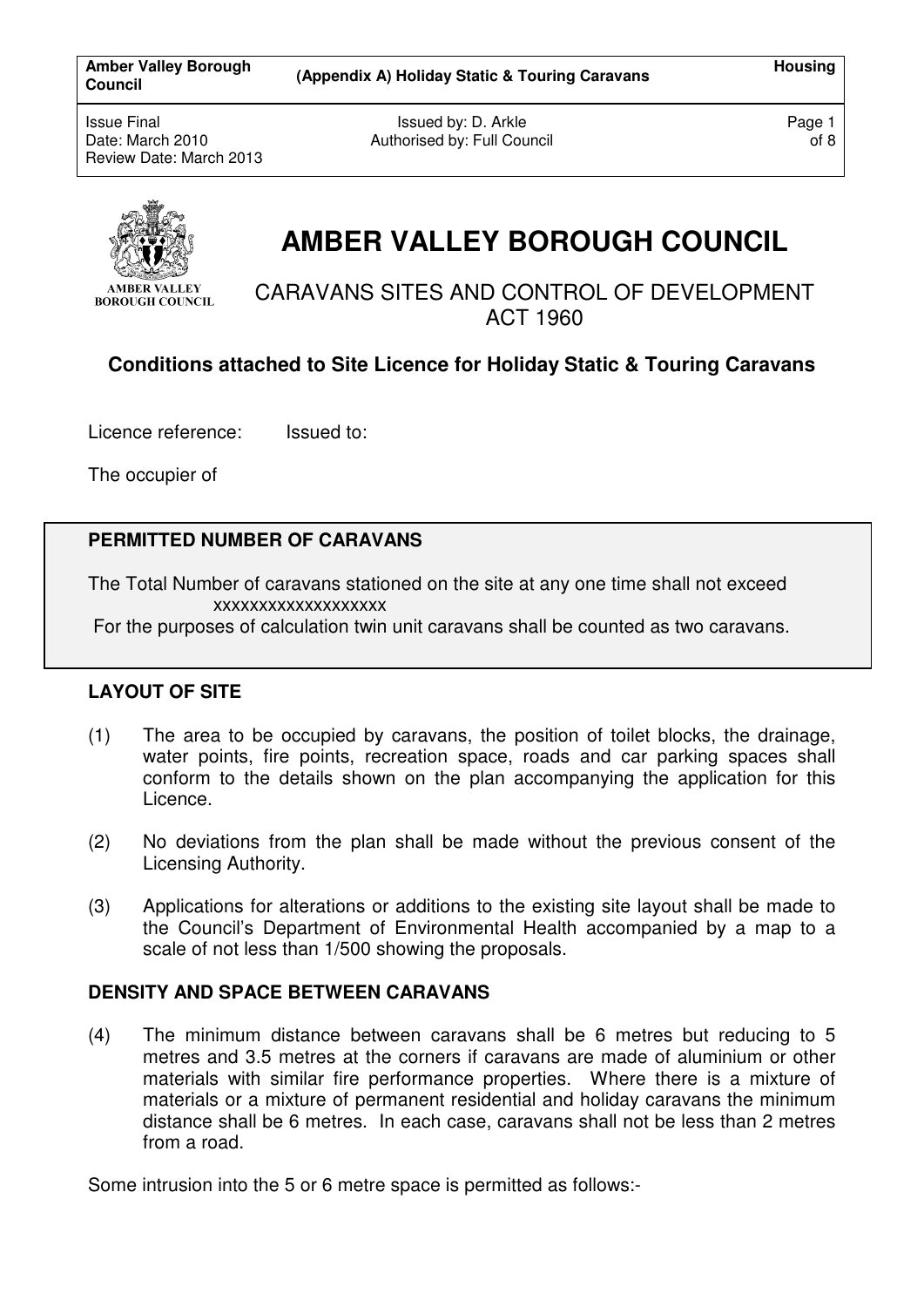| <b>Amber Valley Borough</b><br><b>Council</b>                     | (Appendix A) Holiday Static & Touring Caravans     | <b>Housing</b> |
|-------------------------------------------------------------------|----------------------------------------------------|----------------|
| <b>Issue Final</b><br>Date: March 2010<br>Review Date: March 2013 | Issued by: D. Arkle<br>Authorised by: Full Council | Page 2<br>of 8 |

- porches by up to one metre if they are the open type;
- an awning may intrude provided there is a clear space of 3 metres, the awning is not opposite another awning and it is not used for sleeping accommodation;
- eaves downpipes and bay windows provided the distance between the extremities of the two adjacent units is not less than 4.5 metres;
- ramps for the disabled, verandahs and stairs provided there is a clear space of 3.5m, they are not opposite other ramps, verandahs or stairs and they are not enclosed;
- garages, sheds or covered storage spaces if non combustible material and there is sufficient space around them for means of escape in the event of fire. Windows in these structures shall not face towards the unit on either side. Car ports and covered walkways are not permissible even if non combustible;
- vehicles may be parked between units provided the door to the caravan is not obstructed and there is a clear space of 3 metres from an adjoining unit. Plastic and wooden boats may be parked between units, subject to a satisfactory risk assessment by the site operator.

# **ROADS, FOOTPATHS AND GATEWAYS**

- (5) Roads shall:
- be provided of suitable material and maintained in a serviceable and clean condition.
- be provided so that no caravan standing is more than 50 metres from a road.
- be designed to give adequate access to emergency vehicles.
- be not less than 3.7 metres wide or 3.0 metres wide if a one-way traffic system is in use.
- be suitably lit at night.
- have no overhead cables less than 4.5 metres above the ground.
- be kept clear for emergency vehicles at all times.

The vehicle gateways shall:

- be a minimum of 3.1 metres wide.
- have a minimum height clearance of 3.7 metres.
- be designed to give adequate access to emergency and other vehicles.

## Footpaths shall:

- be provided between units and roads, roads and toilet blocks and other communal buildings.
- be not less than 0.75 metres wide and provided with a hard surface ( existing paths may be not less than 0.6 metres wide).
- be suitably lit at night.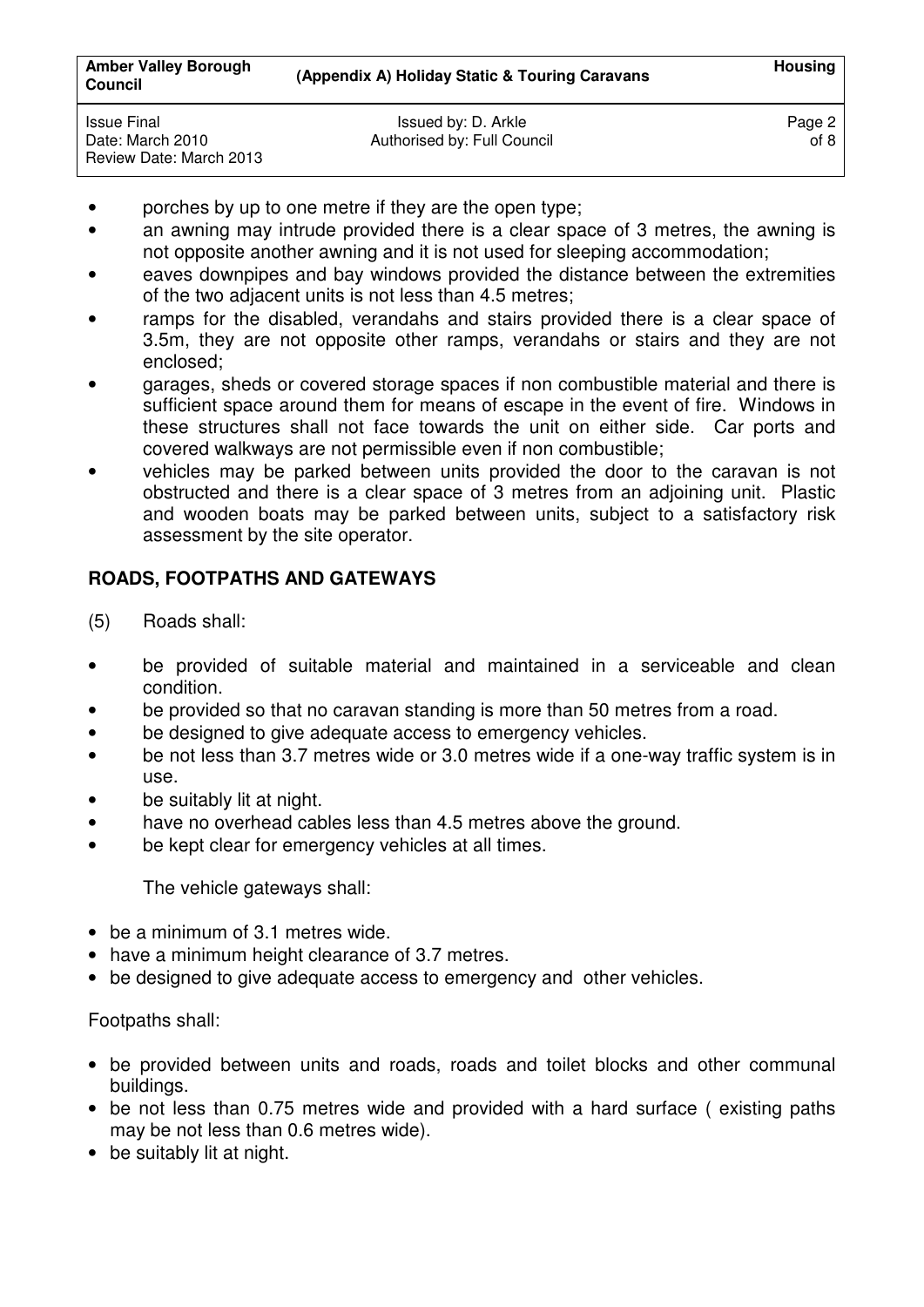there shall be adequate surface water drainage for roads, footpaths, paving and the site in general.

# **USE AND OCCUPATION**

- (6) This Licence shall not save as hereinafter set out authorise the use of the land for the standing of caravans except for holiday/touring purposes and during the period from **1 st March** to **31st October** in each year.
- (7) Nothing in this Licence shall authorise the occupation of caravans during the period  **1st November** to **28th February** in each year.
- (8) Unless caravans are removed during the period **1 st November** to **28th February** in each year, every caravan shall stand on a hard standing of suitable material which shall extend over the full areas of the caravan placed upon it and should project not less than 1 metre outwards from the entrance or entrances of the caravan.

# **WATER SUPPLY**

- (9) The site to be provided with a constant and adequate water supply of satisfactory bacteriological and chemical quality.
- (10) The supply shall either be piped to each caravan or to water stand-pipes situated not more than thirty metres from any standing.
- (11) Stand-pipes shall be provided with a concrete surround 1 metre square, suitably kerbed and drained to a fully connected to a soak away.

# **DRAINAGE , SANITATION AND WASHING FACILITIES**

- (12) Satisfactory provision shall be made for foul drainage, either by connection to a properly constructed septic tank or cesspool, constructed in accordance with current Building Regulation requirements. No alterations/extensions shall be made to any drainage system (other than repairs) without the prior approval of the Council's Department of Environmental Health.
- (13) For caravans having their own water supply and water closet, each standing shall be provided with a connection to the foul drainage system. The connection shall be capable of being made airtight when not in use.
- (14) For caravans without their own water supply and W.C. there shall be erected communal blocks provided with adequate supplies of sufficient pressure.
	- (a) Facilities in these blocks shall be provided as follows:-

 $1$  caravan  $-1$  W.C.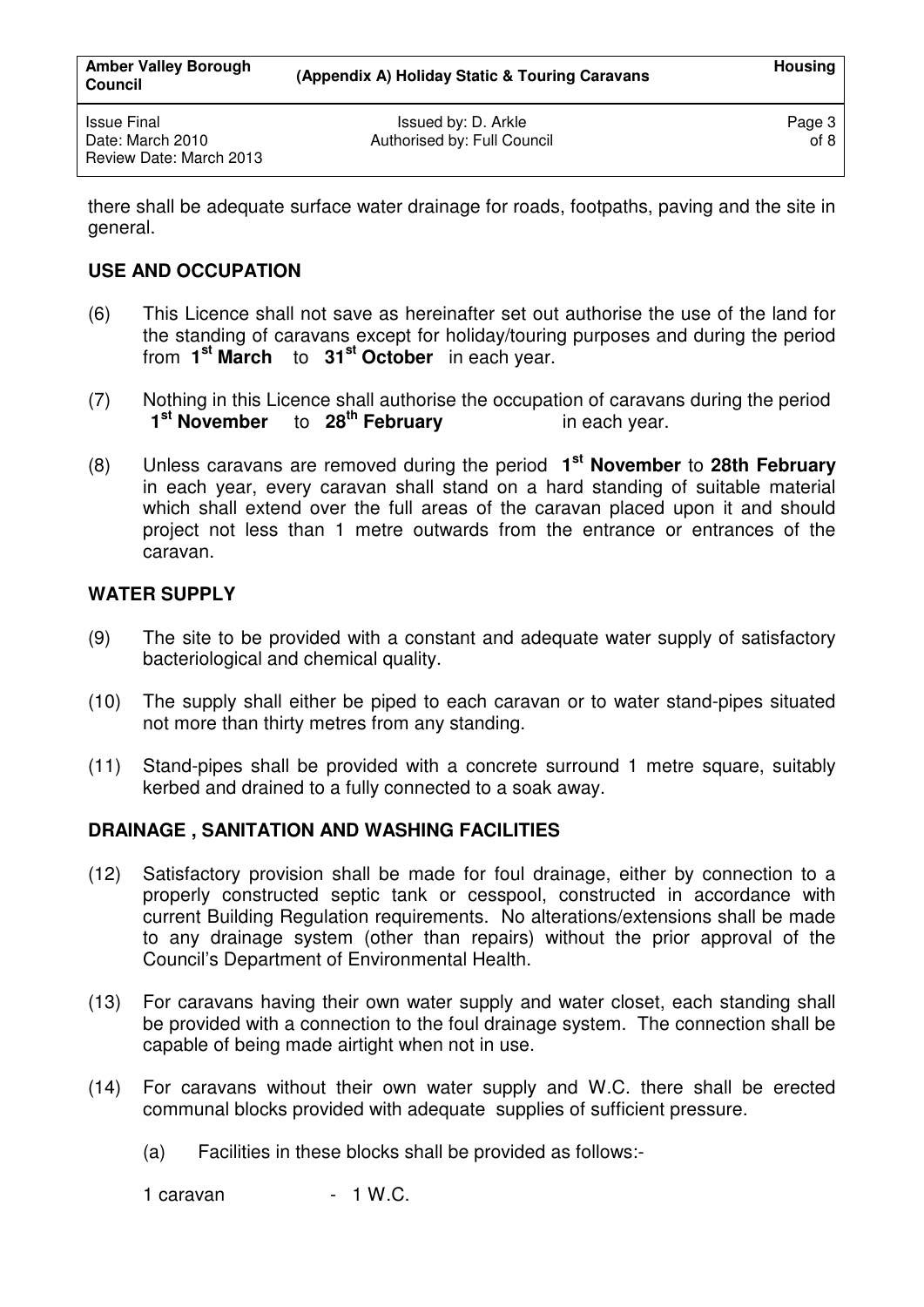| <b>Amber Valley Borough</b><br><b>Council</b>                     | (Appendix A) Holiday Static & Touring Caravans     | <b>Housing</b> |
|-------------------------------------------------------------------|----------------------------------------------------|----------------|
| <b>Issue Final</b><br>Date: March 2010<br>Review Date: March 2013 | Issued by: D. Arkle<br>Authorised by: Full Council | Page 4<br>of 8 |
| 2 to 7 caravans                                                   | - 1 W.C. for each sex                              |                |

| L to I valavallo   | $\overline{1}$ vv.O. TOT CAULI 30A |                  |
|--------------------|------------------------------------|------------------|
| 8 to 15 caravans   | - Men 1 W.C.'s and 1 urinal.       | Women 2 W.C.'s.  |
| 16 to 22 caravans  | - Men 2 W.C.'s and 2 urinals.      | Women 3 W.C.'s.  |
| 23 to 30 caravans  | - Men 2 W.C.'s and 2 urinals.      | Women 4 W.C.'s.  |
| 31 to 45 caravans  | - Men 3 W.C.'s and 3 urinals.      | Women 6 W.C.'s.  |
| 46 to 60 caravans  | - Men 4 W.C.'s and 4 urinals.      | Women 8 W.C.'s.  |
| 61 to 80 caravans  | - Men 5 W.C.'s and 5 urinals.      | Women 10 W.C.'s. |
| 81 to 100 caravans | - Men 6 W.C.'s and 6 urinals.      | Women 12 W.C.'s. |
|                    |                                    |                  |

For each 25 caravans over 100 - Men 1. W.C. and 1 urinal Women 2 W.C.'s.

- (b) Where more than 1 W.C. is required the approaches shall be separate for each sex, screened and signposted.
- (15) Properly designed disposal points for chemical closet contents shall be provided each fitted with a flushing cistern, and an adequate supply of water for cleansing the container, where any caravans are provided with chemical closets. The water supply shall be marked "Not Drinking Water"
- (16) Wash basins with hot and cold water shall be provided for each group of W.C.'s on the following scale:-

| 1 caravan         | - 1 wash basin                                                             |
|-------------------|----------------------------------------------------------------------------|
| 2 to 15 caravans  | - 1 wash basin for each sex                                                |
| 16 to 30 caravans | - 2 wash basins for each sex                                               |
| 31 to 45 caravans | - 3 wash basins for each sex                                               |
| 46 to 60 caravans | - 4 wash basins for each sex                                               |
| 61 to 80 caravans | - 5 wash basins for each sex                                               |
|                   | 81 to 100 caravans - 6 wash basins for each sex                            |
|                   | for each 25 caravans over 100 - 1 additional wash hand basin for each sex. |

- (17) 1 shower or bath with hot and cold water shall be provided for each sex per 30 caravans.
- (18) Laundry facilities shall be provided in a separate room attached to the toilet block and to be fitted with 1 deep sink with hot and cold water per 30 caravans.
- (19) Adequate artificial lighting shall be provided inside the toilet blocks.

## **REFUSE DISPOSAL**

(20) Every caravan to have a refuse bin of approved design fitted with a close fitting lid, which is to be emptied regularly and kept clean at all times. Where refuse is kept in a specially constructed compound and not in standard bins awaiting collection it shall in all cases be contained in an approved paper or plastic sack securely tied when full to avoid spillage and a public health nuisance. Alternatively, where bins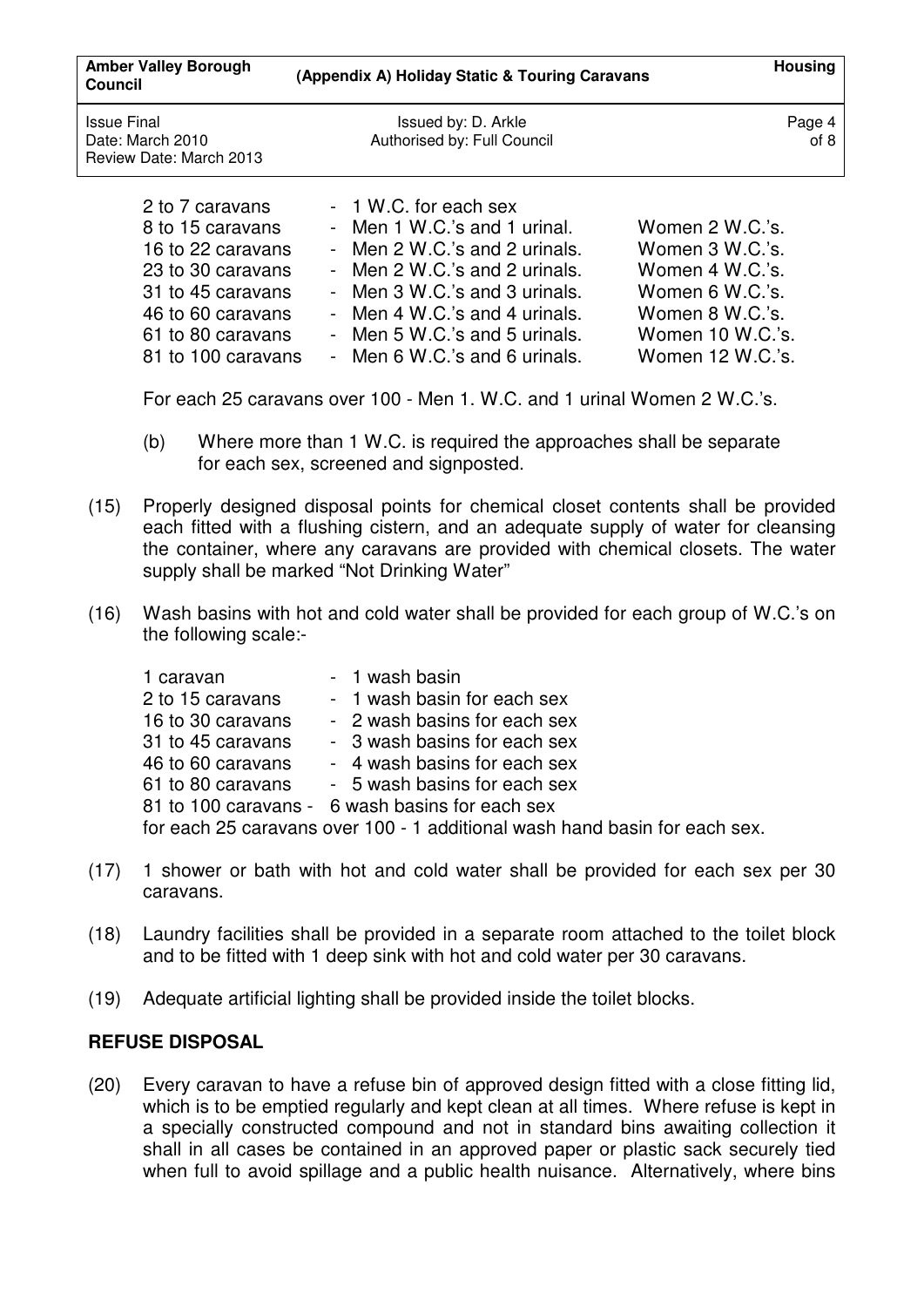Issued by: D. Arkle Authorised by: Full Council

are provided to each individual van, the site occupier shall be responsible for placing the bins on the day of collection at the side of the access roads.

## **CAR PARKING**

(21) There shall be adequate car parking for caravan occupiers and site visitors, safely located and allowing clear access for emergency vehicles. Parked vehicles must not obstruct a carriageway, footpath or door to any caravan.

## **MEDICAL AND FIRST AID SERVICES**

(22) A first aid box containing suitable and sufficient supplies of first aid material shall be provided and maintained in a conspicuous place under the control of the management. At times when caravans are in use, information giving the availability of local medical services must be exhibited either at the site office or in a conspicuous position or in each caravan. The information must be accurate and should be checked periodically with any person or services named in the said information.

## **FIRE PRECAUTIONS**

- (23) Fire points These shall be established so that no caravan or site building is more than 30 metres from a fire point. They shall be housed in a weatherproof structure which is easily accessible and clearly and conspicuously marked "FIRE POINT".
- (24) Fire Fighting Equipment Where there is a water supply of sufficient pressure and flow to project a jet of water approximately 5 metres from the nozzle; a hose reel complying with BS 5306:Part 1 1977 (1988) and hose not less than 30 metres in length having a means of connection to a water stand-pipe, (preferably a screw thread connection) and terminating in a small hand control nozzle. Hoses shall be housed in a box painted red and marked "HOSE REEL".
- (25) Where stand-pipes are not provided or the water pressure or flow is not sufficient, each fire point shall be provided with either water extinguishers (2 x 9 litre) complying with BS EN3, or a water tank of at least 500 litres capacity, fitted with a hinged cover, 2 buckets and 1 hand pump or bucket pump.
- (26) Fire warning a means of raising the alarm in the event of a fire shall be provided at each fire point. This could be by means of a manually operated sounder, e.g. metal triangle with a striker, gong or hand operated siren.
- (27) Maintenance all alarm and fire fighting equipment shall be maintained in working order and available for inspection by or on behalf of the licensing authority.
- (28) All equipment susceptible to damage by frost shall be suitably protected.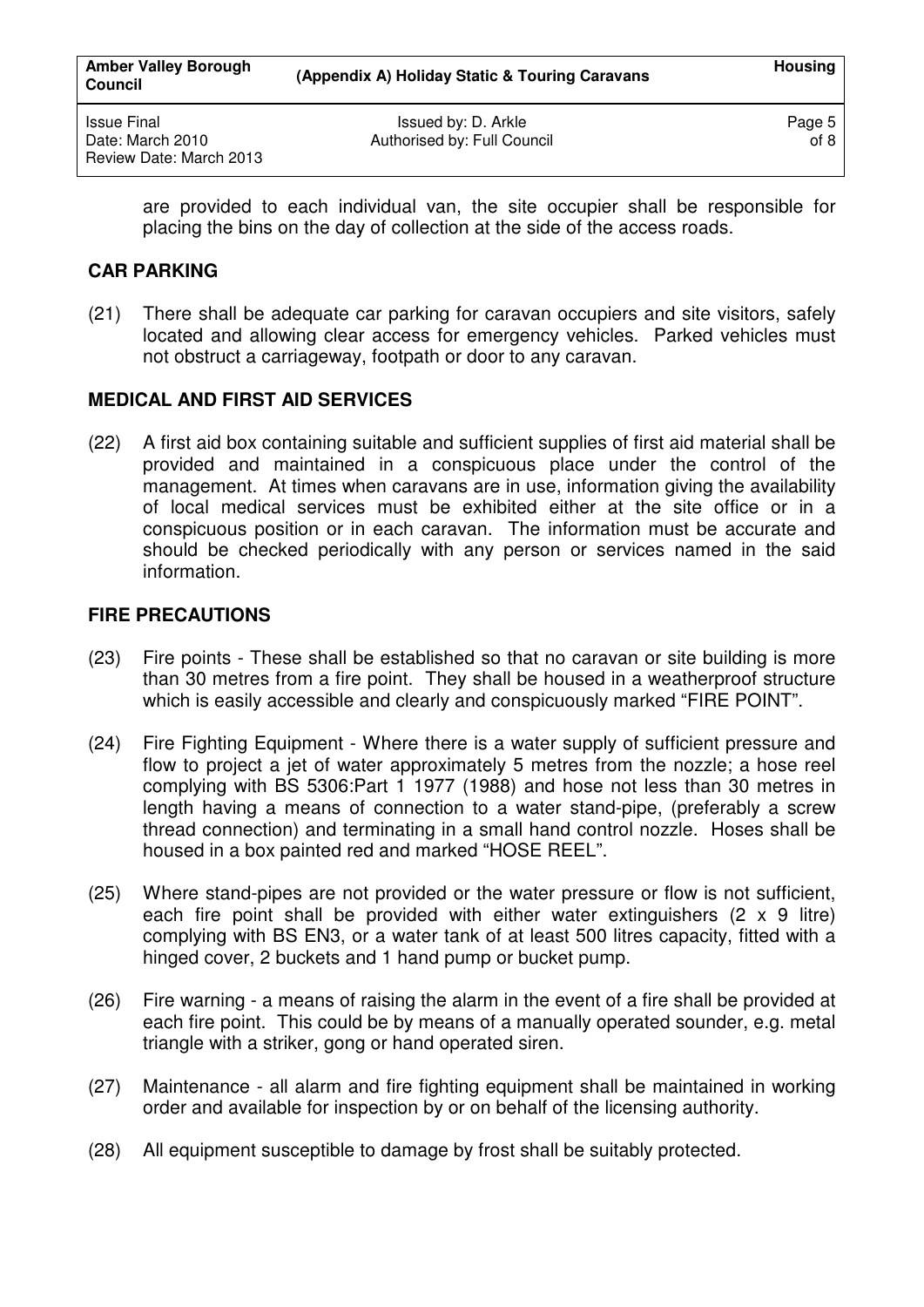(29) Fire Notices - A clearly written and conspicuous notice shall be provided and maintained at each fire point to indicate the action to be taken in case of fire and the location of the nearest telephone. This notice shall indicate the following:-

**"On discovering a fire** 

- **(I) Ensure the caravan or site building is evacuated.**
- **(ii) Raise the alarm.**
- **(iii) Call the Fire Brigade (the nearest telephone is sited ..............................).**
- **(iv) Attack the fire using the fire fighting equipment provided.**

 **It is in the interest of all occupiers of this site to be familiar with the above routine and the method of operating the fire alarm and fire fighting equipment."** 

- (30) Fire Hazards Long grass and vegetation shall be cut at frequent intervals to prevent it becoming a fire hazard. Any such cuttings shall be removed from he vicinity of caravans.
- (31) Wherever there is a likelihood of fire spreading due to vegetation catching fire, suitable beaters, of the type used by the Forestry Commission, shall also be provided at each fire point.

# **LIQUEFIED PETROLEUM GAS**

(32) Provision shall be made for the storage of liquefied petroleum gas and regard shall be had to the relevant and applicable parts of the following (or successor quidance);

For LPG supplied from tanks:

**LP Gas Association Code of Practise 1: Part 1; Design, Installation and Operation of Vessels Located Above Ground** and **Part 4; Buried/Mounded LPG Storage Vessels** 

For LPG supplied from cylinders:

**LP Gas Association Code of Practise 7; 1999 'Storage of Full and Empty LPG Cylinders and Cartridges.** 

## For metered LPG supplies from tanks:

**LP Gas Association Code of Practise 25: 1999 'LPG Central Storage and Distribution Systems for Multiple Consumers'** 

## For installations in caravans:

**British Standard 5482: Code of Practise for domestic butane and propane gas burning installations: Part 2: 1977: installations in caravans and non permanent dwellings. The Gas Safety (installation and Use) Regulations 1998**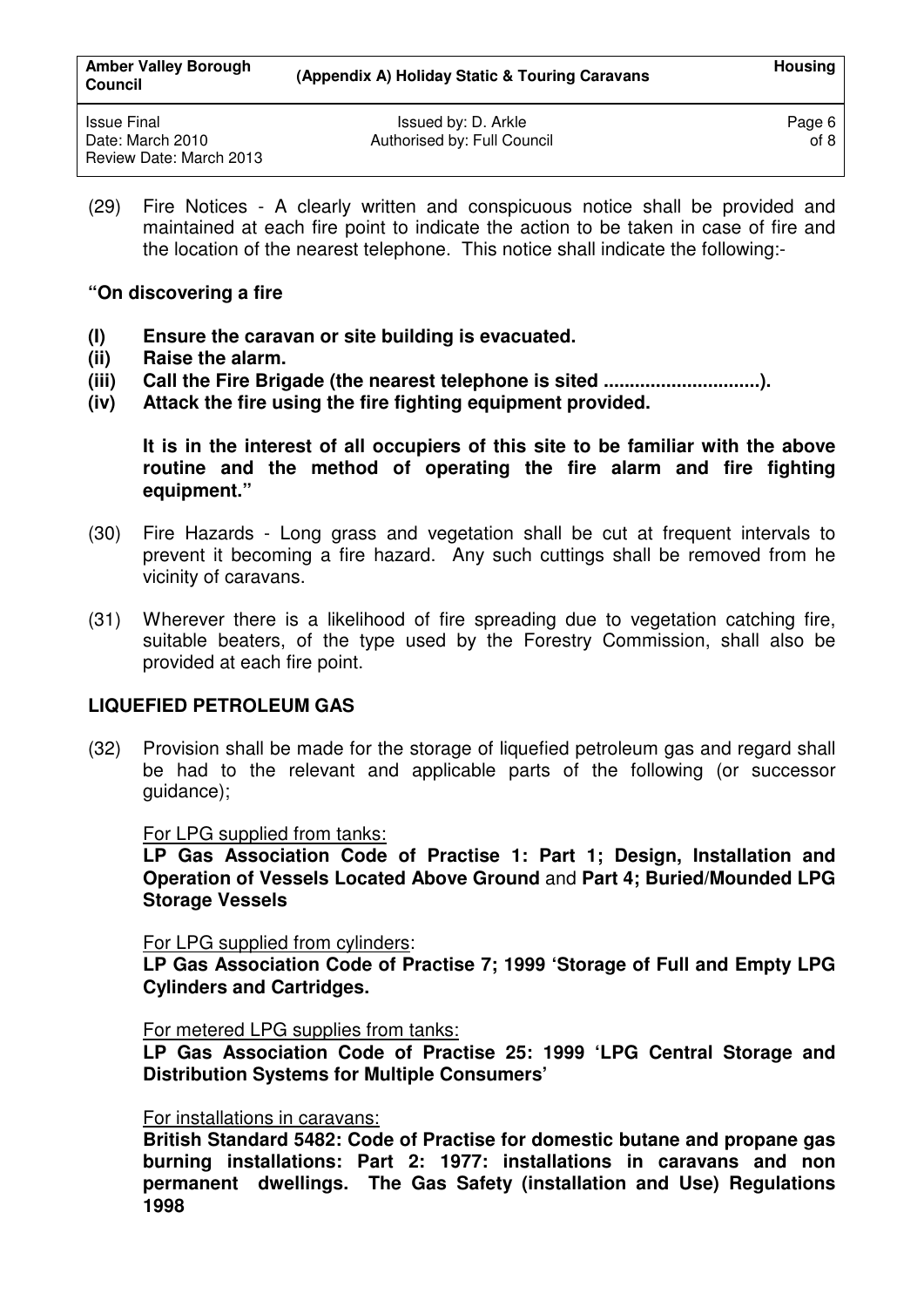For mains gas to the site:

**The Pipelines Safety Regulations 1996. The Gas Safety (Installation and Use) Regulations 1998.**

## For mains gas to caravans:

**Authorisation (if required) from OFGAS under the Gas Act 1986 as amended by the Gas Act 1995. The Gas Safety (Installation and Use) Regulations 1998.** 

## **ELECTRICAL INSTALLATIONS**

- (33) Sites shall be provided with an electricity supply sufficient in all respects to meet all reasonable demands of the caravans situated thereon.
- (34) Such electrical installation other than Electricity Board works and circuits subject to the regulation made by the Secretary of State under Section 16 of the Energy Act 1983 and Section 64 of the Electricity Act 1947 should be installed, tested and maintained in accordance with BS 7671:1992: 'The Requirements for Electrical Installations' for the time being in force and where appropriate, to the standards which would be acceptable for the purposes of the Electricity (Overhead Lines) Regulations 1988, Statutory Instrument 1988 No. 1057.
- (35) The installation shall be inspected in accordance with the frequency set out below and a certificate in the form required by BS 7671: 1992 shall be provided:
- Fixed buildings (excluding licensed premises) shall be inspected every 3 years.
- Licensed premises shall be inspected every 12 months
- Electrical distribution up to and including connection units on holiday static sites shall be inspected every 3 years.
- Electrical distribution up to and including electrical hook up point on touring sites shall be inspected every 12 months.
- Hire fleet caravan holiday homes (site owned) shall be inspected every 3 years.
- Hire fleet caravan holiday homes (owner/occupier but sub let to site) site operator to ensure that the owner provides a current, satisfactory electrical safety certificate every 3 years.
- Street lighting shall be inspected every 3 years (or 12 months if cables are overhead).
- Fire alarms and emergency lighting systems shall be inspected every 12 months with a documented quarterly check (informal) to ensure they are in working order.
- Site operators must check and document (Informal) that all residual current devises are working properly every 3 months.
- (36) Inspections or work on electrical supplies and installations shall be carried out by a competent person as required by BS 7671: 1992. If an installation does not comply with regulations applicable at the time it was installed, it shall be rectified. Any major alterations and extensions to an installation shall comply with BS 7671:1992.